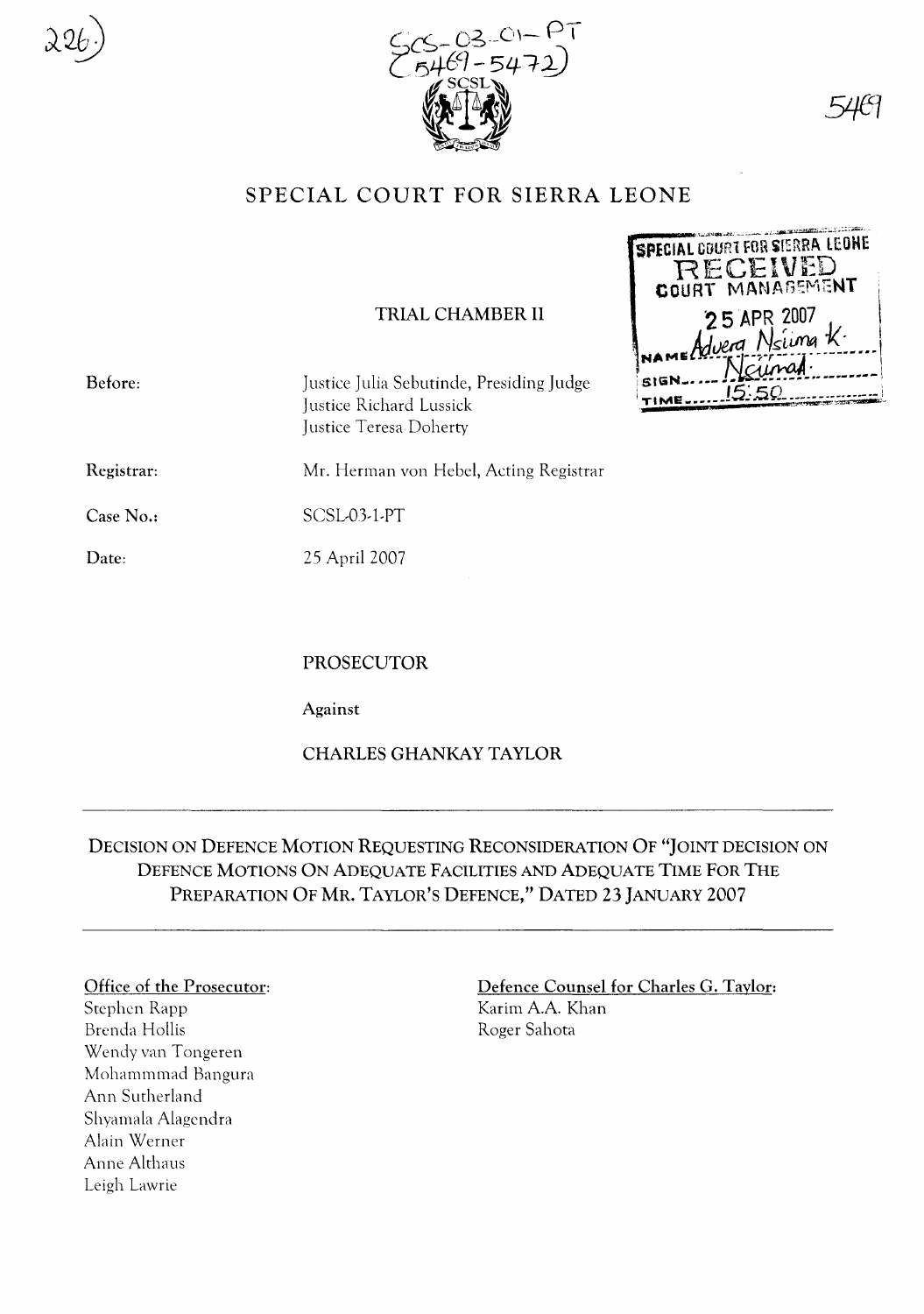TRIAL CHAMBER II ("Trial Chamber") of the Special Court For Sierra Leone ("Special Court"),  $770$ composed of Justice Julia Sebutinde, Presiding Judge, Justice Richard Lussick and Justice Teresa Doherty;

**SEISED** of the "Defence Motion Requesting Reconsideration of 'Joint Decision on Defence Motions on Adequate Facilities and Adequate Time For The Preparation Of Mr. Taylor's Defence,' Dated 23 January 2007", filed on 17 April 2007 ("Motion"!) wherein the Defence requests the Trial Chamber to re-schedule the commencement date of the trial from 4 June 2007 to a date not earlier than 3 September 2007, on the ground that there has been a substantial change of circumstances which has altered the basis of the Trial Chambers "Joint Decision on Defence Motions on Adequate Facilities and Adequate Time For The Preparation Of Mr. Taylor's Defence," dated 23 January 2007;

**RECALLING** the Trial Chamber's Order for Expedited Filing, dated 19 April 2007;<sup>2</sup>

**NOTING** the Prosecution's Response To "Defence Motion Requesting Reconsideration of Joint Decision on Defence Motions on Adequate Facilities and Adequate Time For The Preparation Of Mr. Taylor's Defence," Dated 23 January 2007", filed on 20 April 2007 ("Response")) wherein the Prosecution concedes that "the Accused has shown good cause for an additional delay in the commencement of the trial";

**NOTING** the Defence Reply To Prosecution's Response To "Defence Motion Requesting Reconsideration of 'Joint Decision on Defence Motions on Adequate Facilities and Adequate Time For The Preparation Of Mr. Taylor's Defence,' Dated 23 January 2007", filed on 23 April 2007  $("Reply");^4$ 

**RECALLING** the Trial Chamber's "Joint Decision on Defence Motions on Adequate Facilities and Adequate Time For The Preparation Of Mr. Taylor's Defence," dated 23 January 2007, ("Decision of 23 January 2007") setting Monday 4 June as the date for the start of the trial;<sup>5</sup>

**RECALLING** also the "Decision of The President On Urgent And Public Defence Motion Requesting Cessation Of Video Surveillance Of Legal Consultations", dated 21 February 2007 ("President's Decision")" wherein the President directed inter alia, that-

- (i) the Registrar communicate forthwith to the relevant ICC authorities in The Hague his Decision that "the use of video surveillance of the legal consultations of the Detainee Charles Taylor with his Counsel be discontinued";
- (ii) the Registrar ensure that his said Decision is complied forthwith;

**RECALLING** also the "Notification of Suspension of Legally Privileged Attorney-Client Consultations With Mr. Charles Taylor" filed by the Defence on 5 March 2007 and the "Notification

VN

<sup>&</sup>lt;sup>1</sup> Document No. SCSL-03-01-PT-220.

 $2$  Document No. SCSL-03-01-PT-221.

<sup>&</sup>lt;sup>3</sup> Document No. SCSL-03-01-PT-223.

<sup>&</sup>lt;sup>4</sup> Document No. SCSL03-01-PT-225.

<sup>&</sup>lt;sup>5</sup> Prosecutor vs. Charles Ghankay Taylor, Case No. SCSL-03-01-PT, Joint Decision on Defence Motions on Adequate Facilities and Adequate Time For The Preparation Of Mr. Taylor's Defence, 23 January 2007, para. 22.

<sup>&</sup>lt;sup>9</sup> Prosecutor vs. Charles Ghankay Taylor, Case No. SCSL-03-01-PT, Decision of The President On Urgent And Public Defence Motion Requesting Cessation Of Video Surveillance Of Legal Consultations, 21 February 2007, para. 31.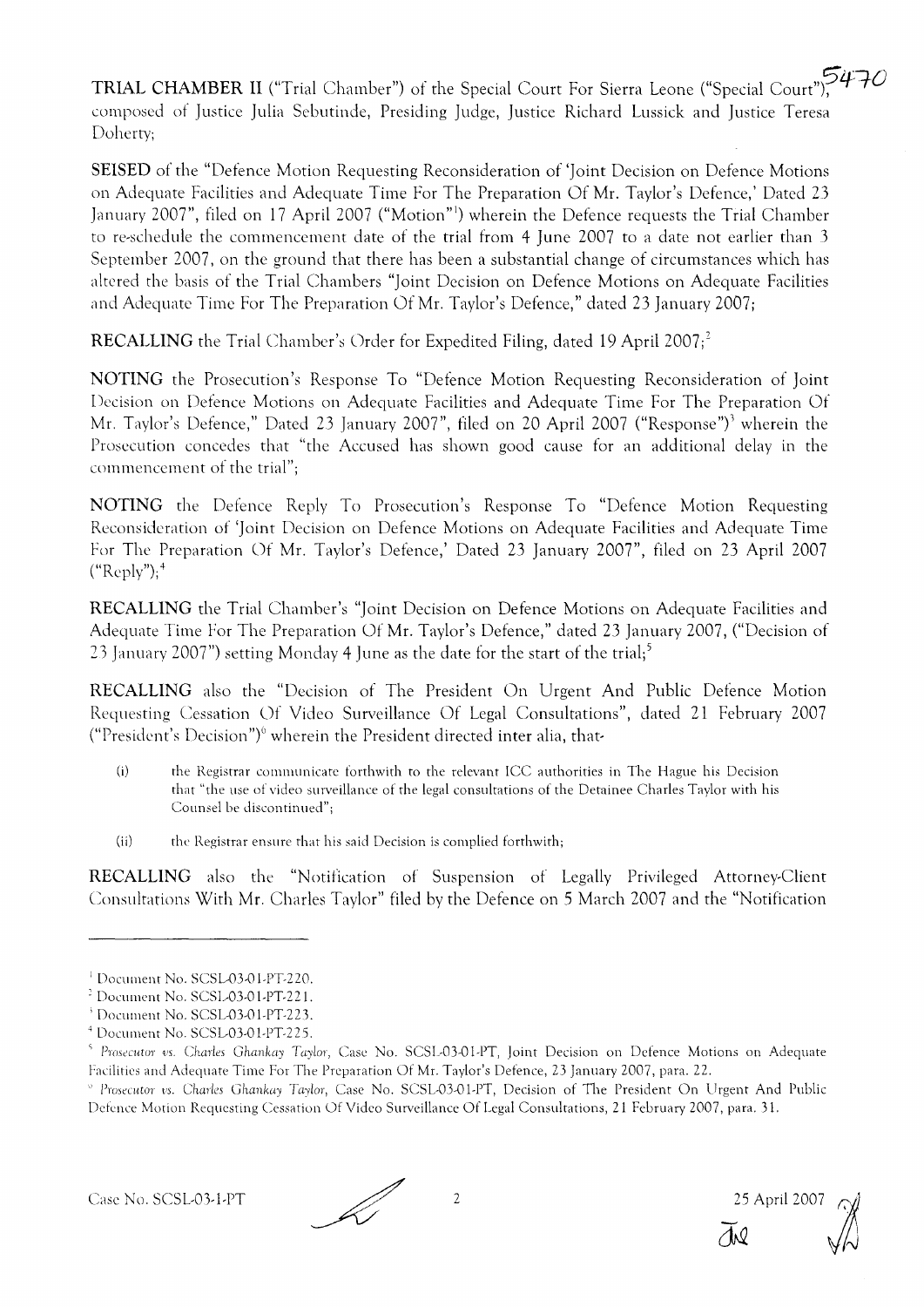of Resumption of Legally Privileged Attorney-Client Consultations With Mr. Charles Taylor" filed by  $5471$ <br>the Defence on 23 Marsh 2007 the Defence on 23 March 2007;

**RECALLING** that this Court has previously held that-

Trial Chambers have inherent jurisdiction to rescind or vary orders and reconsider interlocutory judgements if there has been a change of circumstances which has removed or alrered the basis of the original order.<sup>7</sup>

**COGNISANT** of the provisions of Article 17 of the Statute of the Special Court for Sierra Leone ("Statute") and of Rules *26bis,* 54 and 73 of the Rules of Procedure and Evidence ("Rules");

**NOTING** the Defence submissions that the substantial change of circumstances justifying the Motion are that-

- (i) From 10 November 2006 to 22 March 2006 (sic) legal consultations between Mr. Taylor and his Defence team were severely hampered by the installation of a video surveillance camera in the legal consultation room. This intrusion has been the cause of significant delays in the case preparation and, ultimately, caused the Defence to suspend all legal visits with Mr. Taylor until the matter was resolved...
- (ii) As a subsidiary, supplementary and wholly separate ground, two members of the Defence legal team, including Lead Counsel, are involved in appeal proceedings before the International Criminal Tribunal for the Fonner Yugoslavia ("ICTY") (The case of Limaj et *at)* which, the Defence have been notified, has provisionally been scheduled by the President of the ICTY to be heard on 31 May and 1 June 2007, three days before Mr. Taylor's trial is due to start. <sup>8</sup>

**NOTING** further the Defence submissions that it maintains the position and grounds set out in the Defence Motion on Adequate Time for the Preparation of Mr. Taylor's Defence ("Second Defence Motion") filed on 15 December 2006 and that those factors, when considered cumulatively with the new circumstances set out in the present Motion, justify a reconsideration of the Trial Chamber's Decision of 23 January  $2007$ ;<sup>9</sup>

**CONSIDERING** that video surveillance of the legal consultations between Mr. Taylor and members of his Defence team started on 10 November 2006 when the International Criminal Court Detention Unit ("ICCDU") installed video surveillance cameras in the conference rooms available for Mr. Taylor's legal consultations, but that notwithstanding the surveillance, the Defence team did not actually suspend consultations until 5 March 2007, and that therefore a delay of the start of the trial until 3 September 2007 (a total of three months) is not altogether justified;

**NOTING** that in light of the continued video surveillance of the legal consultations between Mr. Taylor and members of the Defence team in violation of the President's Decision, the Defence team



<sup>&</sup>lt;sup>7</sup> Prosecutor v. Brima et al, Case No. SCSL-04-16-AR73, Decision on Brima-Kamara Defence Appeal Motion Against Trial Chambers II Majority Decision on Extremely Urgent Confidential Joint Motion for the Re-Appointment of Kevin Metzger and Wilbert Harris as Lead Counsel for Alex Tamba Brima and Brima Bazzy Kamara, and Separate and Concurring Opinion of Justice Robertson, 8 December 2005, paras. 49-50, 102 (vi); quoted by this Trial Chamber in Prosecutor v. Charles Ghankay Taylor, Case No. SCSL-03-01-PT, Decision on Urgent Defence Motion to Vacate Date for Filing of Defence Pre-Trial Brief, 5 March 2007, page 3.

<sup>&</sup>lt;sup>8</sup> Motion, para. 2.

 $^{\circ}$  Motion, paras. 3-9.